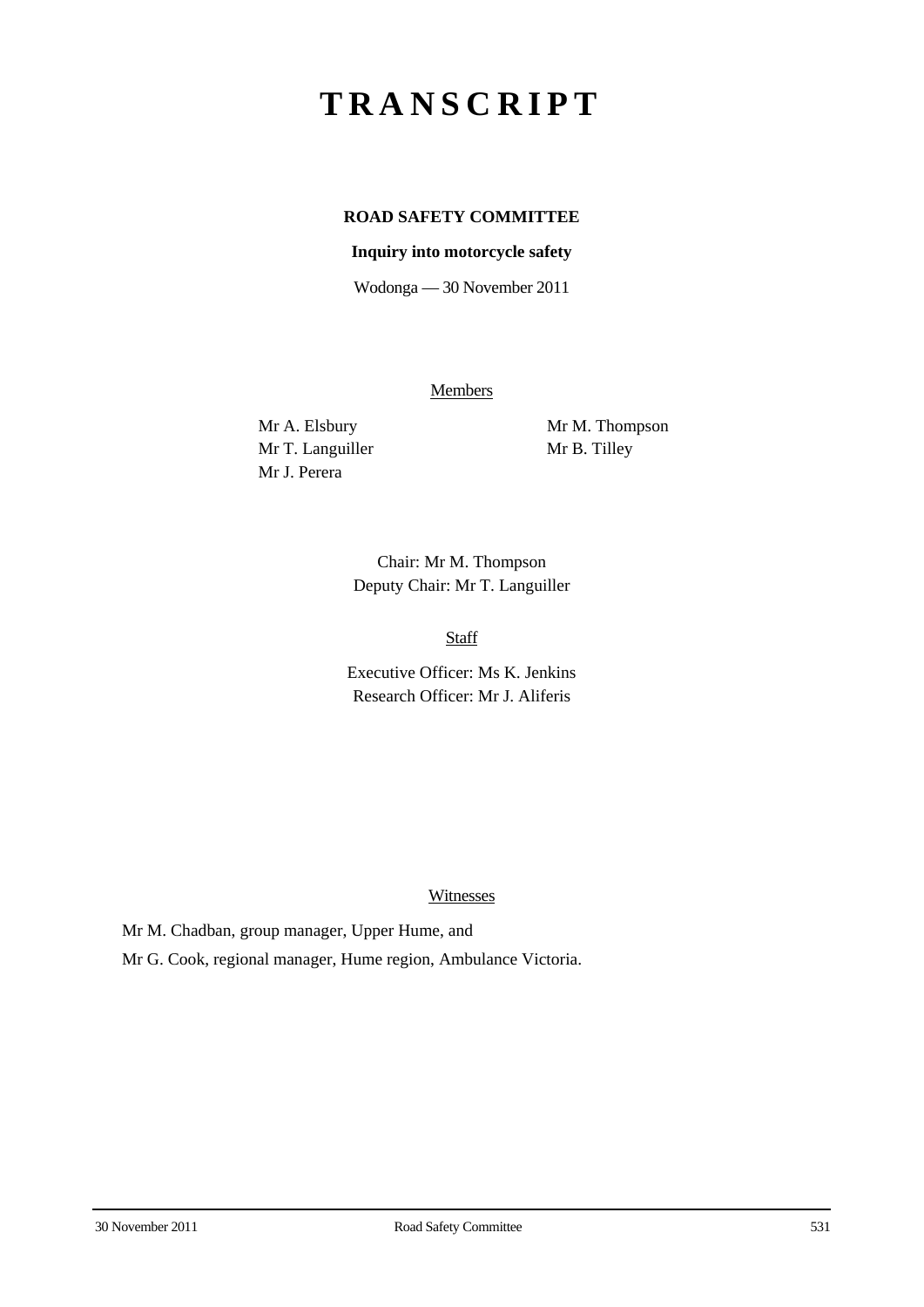**The CHAIR** — On behalf of the Victorian Parliament's Road Safety Committee, I would like to thank you for attending the specific inquiry into motorcycle safety. The committee has received over 72 written submissions since releasing the terms of reference, and the purpose of these hearings is to obtain further evidence on a selected basis to complement our research work. We thank you for taking the time to travel from Wangaratta to be with us today. Hansard will be recording proceedings today and providing a transcript of evidence. You are invited to correct any typographical errors and then get the corrected transcript back to the committee, whereupon it will be placed on the Web as part of our support documentation. What I would invite you to do is speak generally on your submission, and then my colleagues will be able to fire a few questions to you. For the purposes of Hansard, please give your name and postal address so that we have an address for the transcript to be sent.

**Mr COOK** — Thank you very much. I am the regional manager for Ambulance Victoria for the Hume region. I guess you are all familiar with the regional structure. My postal address is <address confidential>.

Today we have two parts to our presentation. I am going to cover off some statewide data that the ambulance service collects through our patient care record system. We have broken that down to definitions of major trauma and motorcycles, so we have the inclusions of what that is and the exclusions of what that is by the definitions. I will not go through those definitions today unless you want me to, because I think they are perhaps already covered in the terms of reference. I am happy to come back to that if we have time and if you would like.

#### **The CHAIR** — Yes. Go on.

**Mr COOK** — It is in the package. The data we have looked at is from 1 January 2007 to 31 December 2010, so it is not the current year; it is a four-year grab across that period. During that time Ambulance Victoria attended motorcycle collisions that met the major trauma criteria, totalling 674. There would have been other motorcycle-related incidents that did not meet that particular guide and they had been filtered out. I do not have the total number. For example, just to provide some clarity around that. an on-farm incident involving an ATV may not have necessarily been included within the dataset. In terms of those 674 transports, 406 of those, or 60.2 per cent, were transported by road ambulances and 268, or 39.8 per cent, were transported by air ambulance. That will be relevant to some extent as to the destinations that patients move to once loaded. That is a very high percentage — almost 40 per cent — of motorcycle road-related trauma patients who were airlifted away from the scene during that time.

One of the things that was of interest to us and that I would like to bring forward in terms of understanding is the time of day these 674 incidents occurred, in particular the time frame between 12.00 p.m. to 6.00 p.m., or from 1200 to 1800 hours, so through the afternoon. A total of 230 road trauma incidents occurred in that time frame. For 184 of that 674 incidents we do not actually have a specific time in which they occurred, so unfortunately there is a large gap. But just looking at the trend, it would suggest that a very large percentage of the incidents occurred in that lunchtime to 1800 hours timeslot during the day. Of interest is the next group, which is the day of the week. Of the 674 incidents, 135 of those occurred on Sundays, or 20 per cent, and 158 occurred on Saturdays, or 23 per cent. So 43.4 per cent of the total numbers occurred on weekends. Afternoons and weekends seem to be a very high trend. I am not unsympathetic to the fact that motorcycling would be seen as, in a lot of locations, a recreational activity, so it is not necessarily that unusual for us to see that. Matt will talk a little bit later about fatigue or fatigued riders being an anecdotal contributor from on-ground paramedics to give those two timeslots further significance.

What I have now is an aggregation of the regions across the state where motorcycle collisions occurred. Across the Barwon south-west region there were 25 in that period, or 3.7 per cent of the state total; in the eastern metropolitan area, 116, or 17.2 per cent; in Gippsland, 71, or 10.5 per cent; in the Grampians, 24, or 3.6 per cent; in Hume, 66, or 9.8 per cent; and in Loddon Mallee, 20, or 3 per cent. Then we go back into the metropolitan regions. Northern metropolitan had 92, or 13.6 per cent; southern metropolitan, 149, or 22 per cent; and western metropolitan, 90 incidents, or 13.4 per cent. That totals 653. There were 21 of those 674 that were not identifiable in terms of the specific location from the data that was retrieved.

If we talked about the real hot spots in terms of percentages of incidents, it is clearly metropolitan Melbourne, but Hume and Gippsland in eastern Victoria had very close to a double-digit percentage share of that overall total, whereas the western regions of the Grampians, Loddon Mallee and Barwon south-west had around 3 per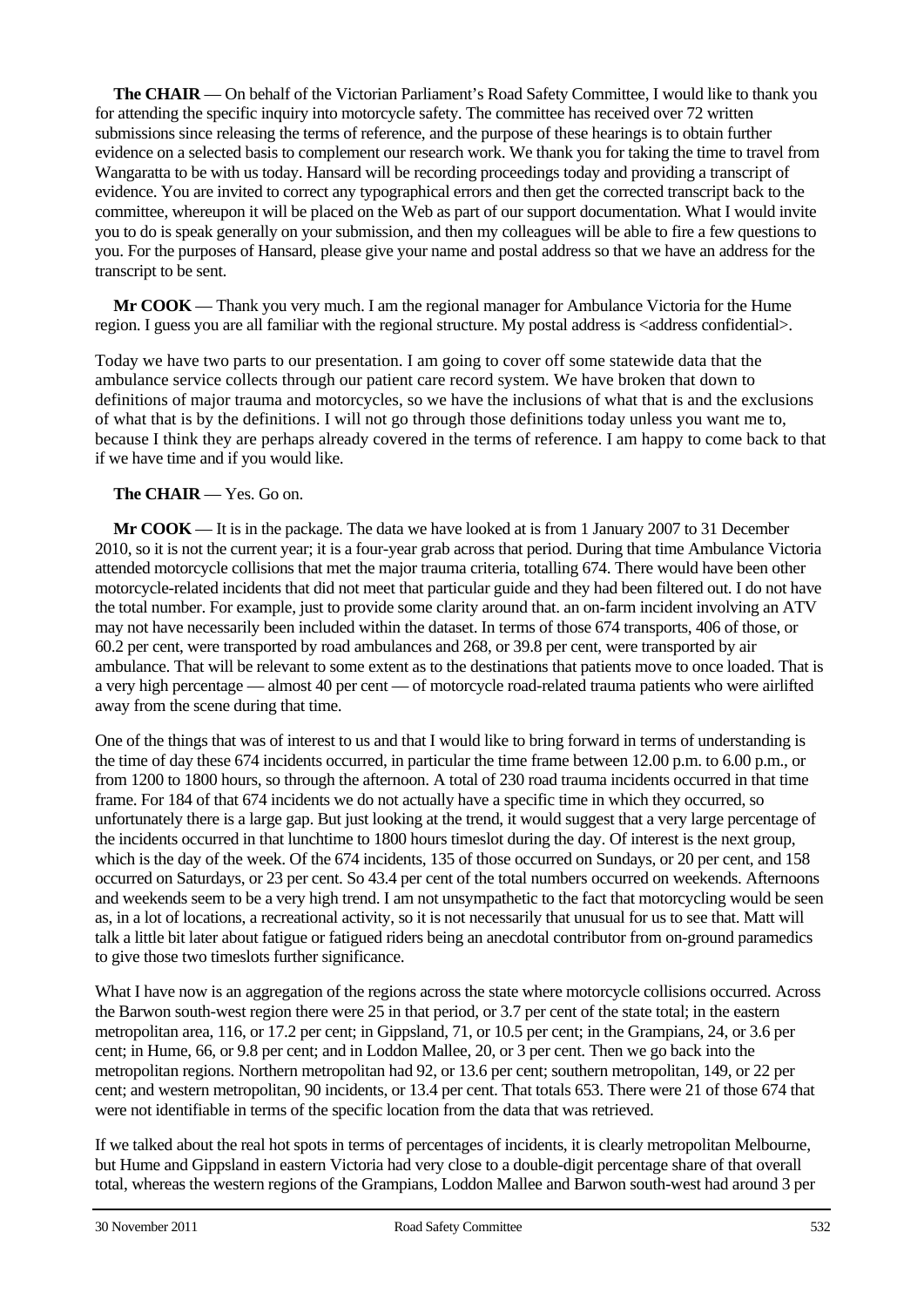cent. So it would appear that the frequency of events is on the eastern side of Victoria and less so in metropolitan Melbourne and western Victoria.

Having been a bit of a motorcyclist myself and having spent time working in western Victoria, this part of the world and also in Gippsland, I think for anyone that drives the roads and understands the nature of the roads there is added interest from the motorcyclist fraternity in riding in this side of the state purely because of the geography and the hills. I would say that it could also represent a percentage of volume in terms of where motorcyclists frequent.

I have a map which unfortunately I cannot give you now but I am happy to pass it around. This is what we call a heat map of frequency of incidents, and the blue tints indicate 1 and the red is up to 25. It is a density map. What is very clear is that obviously the metropolitan area is very dense, based on those numbers we gave before, but there is an arc which is sort of fanning out from metropolitan Melbourne particularly to the north-east, east and probably south-east, which is also indicative of those numbers that we gave before. Again, there are more dots on the eastern side of the state than there are in the west and that is also again indicative of where it would appear the traffic goes.

That is the data-analysis side of things, and we will obviously answer some questions shortly. Matt is the group manager for Upper Hume and I will let him do his own introductions. In context he is responsible for the on-road paramedics but he also has a lot more contact. He has spoken to a number of the team leaders and team managers at our branches about this subject matter and taken what we would call the witness-type statements from paramedics on the ground which we thought would be valuable to bring to this committee to add to the data.

**Mr CHADBAN** — Matthew Chadban, group manager for Upper Hume, Ambulance Victoria. My postal address <address confidential>.

I would like to cover anecdotal evidence which comprises statements and information fed back from paramedics who have a significant amount of experience over time of working in areas where we experience a high number of motorcycle accidents or motor vehicle accidents. The paramedics that I specifically spoke to, and others who provided written evidence via email, work in areas that we would consider remote and in areas where the roadways are designed as such that they attract motorcycle injuries. This is purely anecdotal evidence. This information that I am about to go through has been gathered because paramedics in certain situations need to ask certain types of questions and often a lot of it is about the motorist's experience. Have you had any injuries before? Have you experienced an accident like this before? What are you doing in the area? The theme that came through was that the rider often has less than two years experience and that fatigue is often a contributor as riders will travel great distances to ride through certain areas of the state. This is apparent during motocross events. Motorbike events at Phillip Island and such will get a large number of riders through the state coming from New South Wales and Queensland to get to Phillip Island. Compared to motor vehicle drivers involved in accidents, a relatively high percentage are interstate riders. The anecdotal evidence suggests that more often than not people are from out of the area or out of the state.

Most of the patients we transport are surprised to find themselves bound for Melbourne for treatment. My interpretation of these comments, along with the other paramedics, suggests that most people who have an accident in regional Victoria would anticipate they would get a high level of care close by, but we still have to transport them and they are often surprised we have to do this.

There is also a heavy reliance on mobile phones as a platform for seeking emergency assistance from remote areas. When someone has an accident the first thing they do is grab their mobile phone and often there is no coverage, so that is an issue. Because of the fact that riders are often from outside the area the difficulty in providing accident locations, due to riders having limited knowledge of the area they are in, is an operational issue from the perspective of being able to get the right location from motorcycle riders or people from interstate.

I spoke to about 15 paramedics, who between them had about 180 years of experience, and no-one could ever remember a motorcycle accident where a motorcycle rider had their own first aid provisions.

From the motorcycle users' perspective — and we broke this down into on-road and off-road users — animal strikes or avoidance of animal strikes often contribute to an accident and that is reported in our case sheets as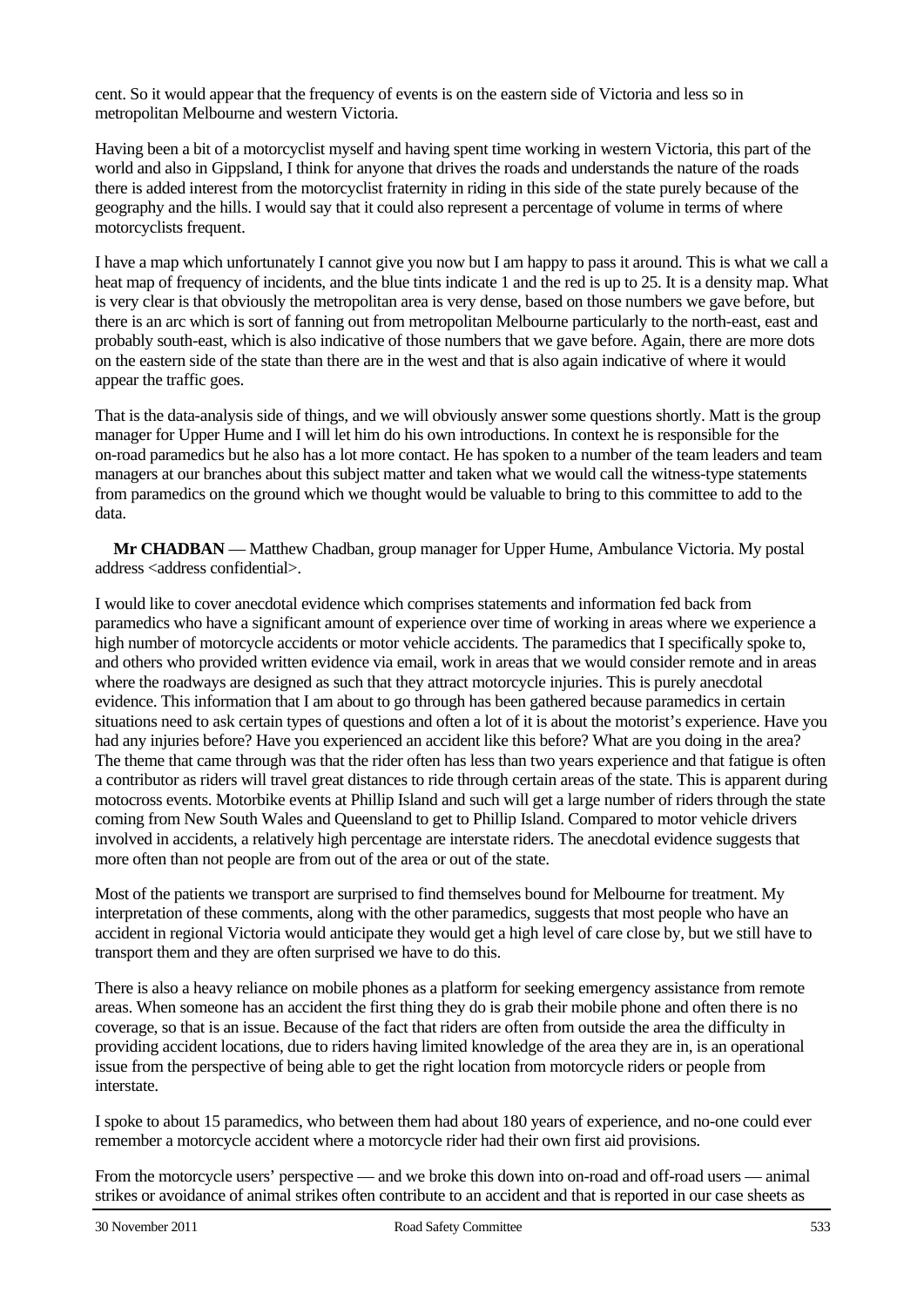well. Accidents often occur on the same stretch of road and often on the wrong side of the road. My interpretation of that is that in certain areas, say, in the alpine area, we would expect certain kilometres of the area in which accidents would be more likely to occur. Regarding the comments about accidents occurring on the wrong side of the road, the information that I was given was that the patients were generally found on the opposite side of the road more likely than not. It appears anecdotally that riding in groups also contributes to dangerous riding behaviour.

From an off-road users' point of view, they are usually well prepared in location knowledge, so they have a good understanding of the area they are going into. They are poorly prepared from a first aid perspective, and, from an Ambulance Victoria emergency services' point of view, we often have difficulty accessing and communicating with them for a number of reasons.

I tried to get some information out of staff and gave them the opportunity to provide some suggestions to this committee. These were the main suggestions gathered from about six written submissions: positioning devices to assist locating rider and incidents — that is, GPS navigation systems; increased road signage in known areas that attract motorcycle users; identifying to other road users that motorcycles are in the area; emergency markers located in such areas, — for example, in the alpine region and frequently used bush areas; the introduction of first aid kits for off-road users; and educational pamphlets to be sent out with registration renewals, which information could include the dangers associated with certain areas and comments about phone coverage, medical services available et cetera.

**Mr COOK** — As you say, that is a bit of a combination of actual data derived from our clinical information systems and also some anecdotal information given from an on-ground paramedic perspective. Obviously it is like anything else. It is very hard to substantiate anything without data, but the people, particularly those that have been experienced in the area for some time, particularly those who are out on the road attending these incidents, tend to pick up on the trends.

**The CHAIR** — Thank you very much. The quality of data is emerging as a significant theme for the inquiry. Can you just run through the aggregate range of information your organisation collects; and at what stage do you collect the data?

**Mr LANGUILLER** — What systems do you use, if you may share that with us, please?

**Mr COOK** — I should add that this period of data collection saw the merge of the three ambulance services in Victoria. During that period there were three systems of data collection and that is maturing to the point now where I think it has high-level maturity and will continue. VACIS, the Victorian ambulance clinical information system, which captures patient care records electronically onto a database, is now our platform for capturing patient care information statewide. That is the data field that is providing this information. Over the period of time I have referred to there were potential anomalies or situations where data was not able to be 100 per cent accurate. In 2007 and early 2008 in Rural Ambulance Victoria patient care records were still completed manually — handwritten — and the migration to the electronic VACIS system only occurred in 2008. There has been a significant improvement in the data quality, but it is fair to say that during the period we have looked at there would be some anomalies. That is the system of data capture at the moment.

I should also add that we have just completed the moving of all of our emergency telecommunications, call-taking and dispatch to ESTA via the Ballarat call centre, so all regional Victoria is now having call-taking and dispatch information taken through there. We now have CAD data statewide as well, so from a systems perspective and data capture perspective the future is much brighter than where we have been in the last few years.

**The CHAIR** — You collect information through the VACIS platform that is prepared manually on site, or is it fed in electronically from site?

**Mr COOK** — It is used on a laptop device.

**The CHAIR** — A laptop on site collects it?

**Mr COOK** — Yes, and it can be done. Matt might be better qualified to answer your question and he can correct me if there is more to be added. The paramedic's first priority is to treat the patient. They will take hand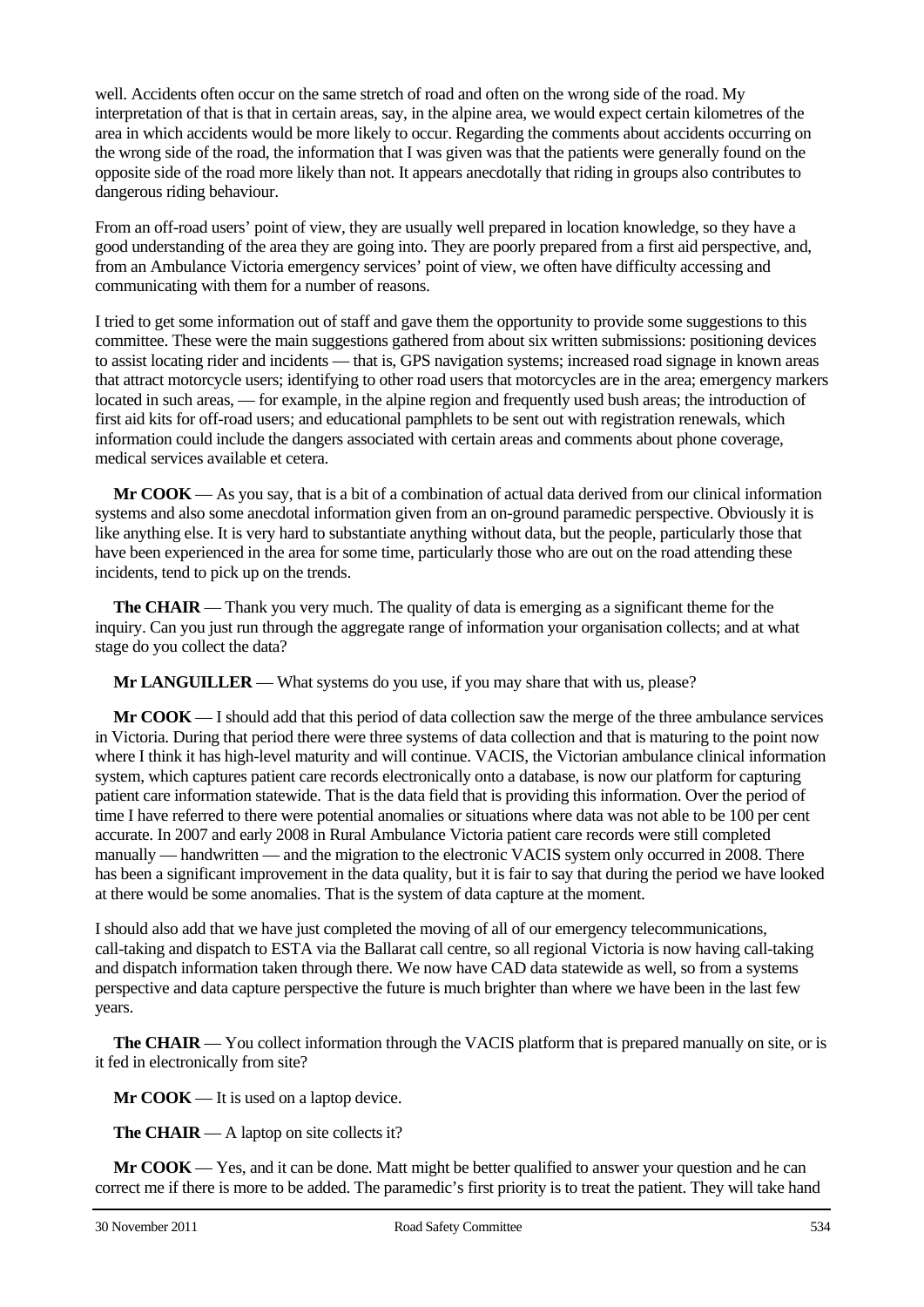notes about treatment, types of drugs or whatever the case might be. The patient care record is something that is handed to the hospital on handover of the patient or is completed at the hospital before the crew leaves. That is the preferred method. Sometimes that does not occur. For various reasons they might get dispatched to another case before they get that completed, but the patient care record is completed usually within a very quick time frame of dealing with the patient.

**The CHAIR** — Is that a manual document or an online document?

**Mr COOK** — It is an online document. The system is what we call synced. When the crew get back to the branch it is synced and goes to the central data warehouse. It is not a stand-alone operation.

**Mr LANGUILLER** — What type of information do you collect?

**Mr CHADBAN** — From a data point of view?

**Mr COOK** — On VACIS — the patient care record?

**Mr LANGUILLER** — What sorts of questions do you ask yourselves?

**Mr CHADBAN** — It is primarily a drop-down menu. There will be a list of medical issues or presentations. To go through the system, we would take patient details and we would take details on the incident. The details we get fed through from a pager point of view so it is the details we get electronically, but we also take details from the patient because often what we get sent to and what we actually get to are two different things. That is just human error. Then we would go through past medical history, allergies, previous history, including medications, and any type of stuff we would relate to from a medical point of view. Then we would go through a history of the current presenting incident and how that relates to the last 24 hours or 12, depending on what it is. For example, if someone had chest pain we would talk about what they did for the 12 hours previously and any past history they have.

**The CHAIR** — In terms of collection, do you go to the location where the accident occurred?

**Mr CHADBAN** — Yes, we do. That goes back to the two different bits of information. We would write down on the VACIS where we got dispatched to but we would also write down on the VACIS. If the dispatch information did not marry up with where we actually ended up, we would include that information as well.

**Mr COOK** — The pick-up point of the patient is recorded. Initial dispatch information can sometimes be inaccurate. Somebody might say, 'There is somebody off a motorbike between Dinner Plain and Omeo'. That is pretty vague information but that might be all you can get from a caller ringing in about an emergency. If that patient happens to be between Dinner Plain and Mount Hotham, for example, further up the road, whatever the case may be, usually the information about where the patient was found will be recorded.

**The CHAIR** — I seek guidance from our research staff, but there can be a difference if the accident occurred on a private property as opposed to being on a road, so to speak. There can be some different insurance implications, is that right?

**Mr CHADBAN** — Yes.

**The CHAIR** — Are you aware of any issues having occurred in that context?

**Mr COOK** — I am not, no.

**Mr CHADBAN** — I am not, no.

**Mr COOK** — I can understand how it could occur but I am not aware of any incidents — not being pursued through ambulance.

**Mr LANGUILLER** — Thank you for your submissions. We are very cognisant of the statements you have made that your primary role is to assist the patient and to treat and not necessarily to collect data. But from our point of view as a committee that is looking into road safety and looking at ways in which we can avoid or diminish pain and so on, the amount of information we get for the purpose of recommending policies and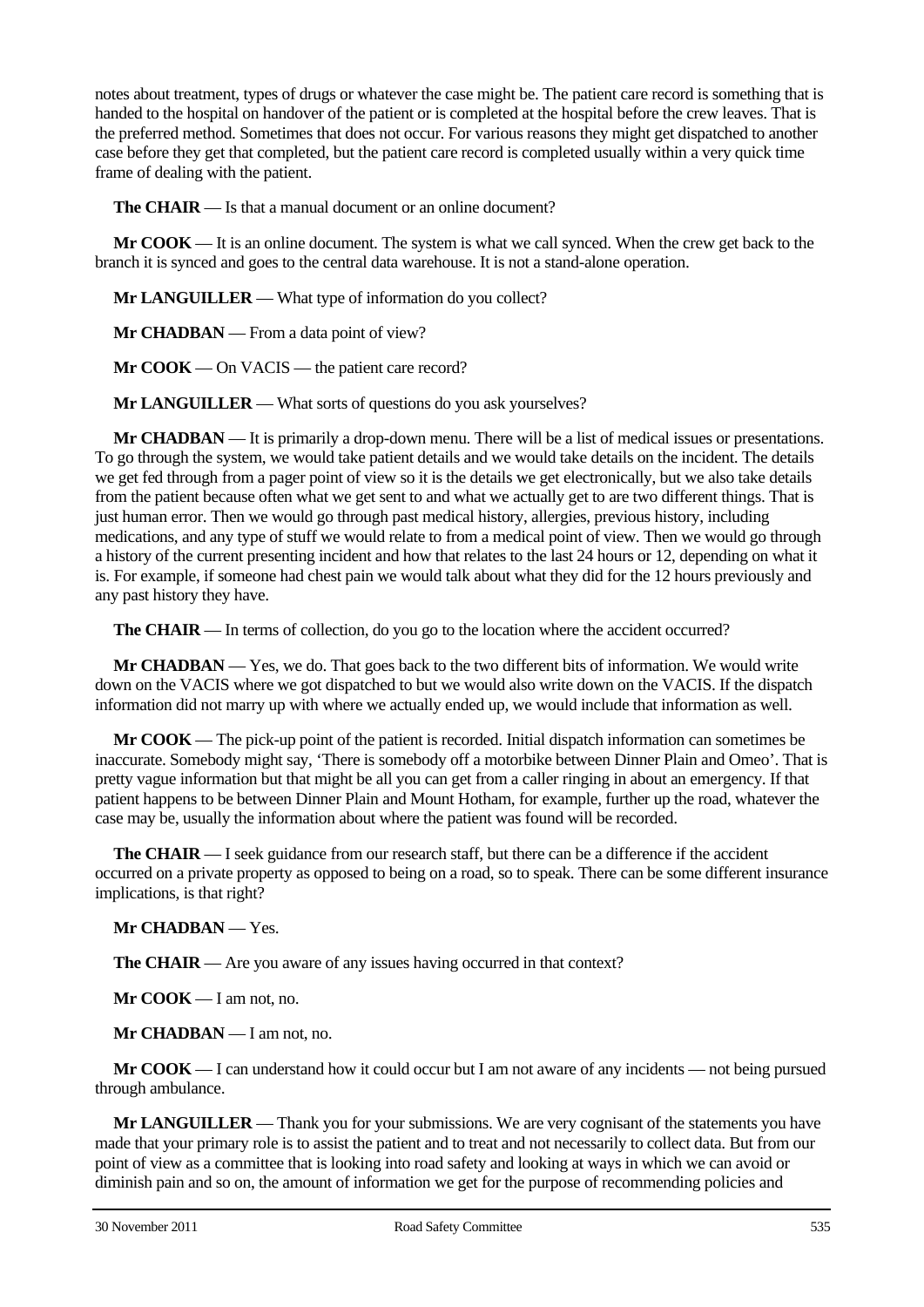legislation, regulation and so on could become critical, as I am sure you appreciate. In that context — and I invite you to focus strictly on motorcyclists — do you, for example, ask yourselves, 'This is a motorcycle rider. Was he or she not wearing a helmet? Was she or he not wearing protective gear, boots, gloves?'? Is that kind of question commented on in your report?

**Mr CHADBAN** — Yes. For motor vehicle accidents there would be a section where they would describe the scene. It is more focused on a motor vehicle accident, I will admit, but there are questions like speed, whether a seatbelt was worn or whether they had a helmet on or not. That information is gathered and it would also be written down in detail. If someone is wearing the correct equipment or good safety gear, that is not always commented on. Anecdotally, some of the information provided by the paramedics was that more people are wearing the appropriate gear these days than they were, say, 10 years ago.

**Mr LANGUILLER** — Do you mind if I ask you specifically — you mentioned speed: what kind of questions do you have to answer on speed?

**Mr CHADBAN** — It would be whether it was a high, medium or low-speed area. There are definitions for that. I would have to check them before I comment. Low speed may be below 60 kilometres per hour, medium would be between, on average in my experience, probably 60 and 100 kilometres per hour. High speed would be greater than 100 kilometres per hour. I would have to check that.

**Mr LANGUILLER** — Thank you.

**Mr COOK** — In relation to the data collection and taking your point, we actually gather a lot of data. One of the things for us is being able to influence patient care, so the type of patient we respond to and then the administration of care provided by the paramedics allows you when you aggregate a significant amount of data to ask, 'Are we using the right drug to manage pain? Are we using the right splints to manage breaks?'. Capturing the data is quite valuable. The question that is raised when we talk in a forum like this is: is there data that we might be able to capture that could help inform this sort of environment to get a better outcome? Without going through all of the fields — and there are so many domains you can have in these, and Matt talked about drop-down boxes — clearly, whilst the data we collect is very much about patient care and patient care improvement, if we can use that same data to prevent or mitigate risk in other domains then that clearly adds value.

**Mr LANGUILLER** — Thank you. On the basis of submissions received by a whole range of agencies health, VicRoads, TAC, Victoria Police — it appears clearly that the Department of Health and your data collection in hospitals is the most accurate and the best there is available anyway, for all intents and purposes. Who do you share that data with? Where does it go to?

**Mr COOK** — Obviously for the Department of Health it is available, but apart from the privacy issues associated with patient care identification, the data — the aggregated numbers — is effectively just ambulance numbers. When they are depersonalised or deidentifiable the data can easily be presented — as we have done today — to anybody in that sense. In terms of ambulance work and numbers, we are into the hundreds and hundreds of thousands of jobs where we call them per annum, so we have lifted out a very small sliver of that here today, but it shows you can cut the data through to suit the needs of a whole range of things. We do a lot of work with the cardiac registry, for example, to try and improve cardiac arrest outcomes in Victoria. We are doing a lot of work with stroke patients and brain injury and brain trauma. There are a lot of different fields where we try and improve the whole spectrum of the patient outcomes.

## **Mr LANGUILLER** — Thank you.

**The CHAIR** — Perhaps if I could just interpose for a moment on some statistical matters, I note that 27 per cent of records are missing in terms of the time of the day. Are you able to explain why that data is not available?

**Mr COOK** — No, I am not, I am sorry. I did make a telephone call today. I have highlighted mine in red, because a lot of the parts that were in red were the issues that — —

**The CHAIR** — One of the issues with our inquiry is data and accuracy of data. In order for us to make recommendations it is good to do so off an informed base in terms of the trend, so if that consolidated that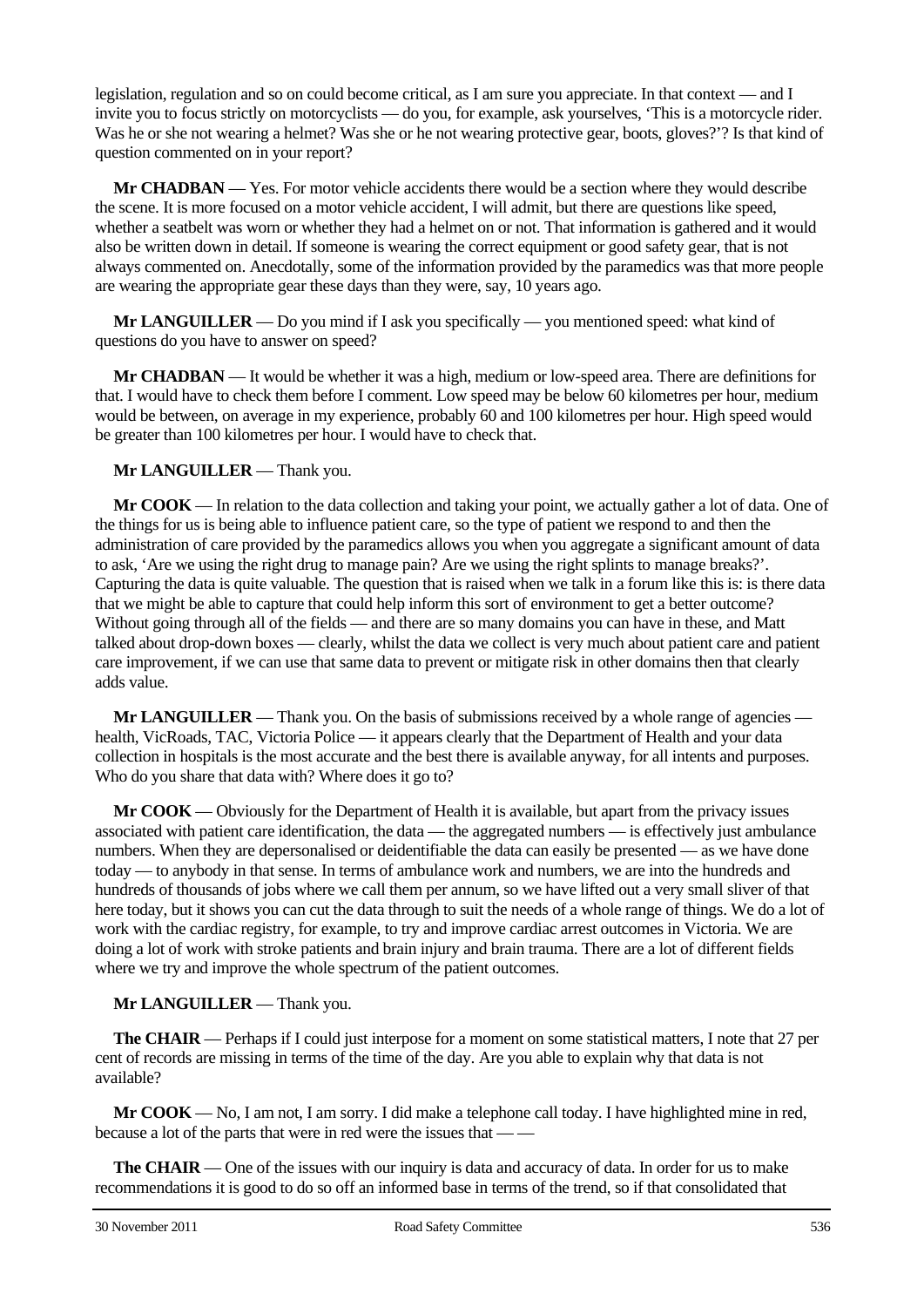12-till-6 time frame that the other statistics allude to, it just reinforces the matter. If it is random data and random time, then one might surmise that the available — —

**Mr COOK** — The trend would continue.

**The CHAIR** — That the trends are indicative, so to speak. That is where I am coming up with the data. The other issue too that is just a little bit interesting, looking at the days of the week, is that obviously all Saturdays cover the highest number of accidents, followed by Sunday, and then it is a bit of a toss-up between Friday and Monday. Even with the Mondays it becomes of interest as to whether that might be Easter Monday or Labour Day or another public holiday, so it is not Monday per se but it is those higher possible road use days. Sometimes that can be just a little bit interesting as well to allude to. I just make that more as a comment in passing.

**Mr COOK** — Yes, I agree. In fact Matt and I did talk about this as well — that is, for us it would be very good to get this even by month, because we would anticipate that because, for example, in the high country the tracks are generally closed from 31 May through till 1 October, so I would suggest there is probably a higher level of activity in that off-road domain in the eastern ranges, I suppose — through to Jamieson, Licola, Marysville and all through that area — in the summer months, but we have not got that today. My own feel based on history and knowledge around trail bike riding would be that would be a higher end. We know that during the Phillip Island grand prix we get a lot of people with perhaps a little bit more adrenaline running than normally, either en route or in particular returning from the race. That is almost predictable in a sense that it will be the case, and that is also just about volume. There is a massive number of motorbikes that commute through the region, and through this region in particular moving south for that major event on the calendar. For us to plot the spikes in that we think would be valuable as well.

**The CHAIR** — While we can probably plot the deaths, the injuries are also indicative of where adverse behaviours are taking place and their adverse outcomes?

**Mr COOK** — Yes. The 674 are major trauma, so some of those will have resulted in death, but of course there are a lot that are not.

**The CHAIR** — It is additional information from another data source; the coroners reports may not — —

**Mr LANGUILLER** — On the Monday it could be a Construction, Forestry, Mining and Energy Union RDO. The CFMEU might want the day off?

**Mr COOK** — Yes.

**The CHAIR** — I will leave it to John, one of our research staff, to ascertain whether any further breakdowns might be helpful in making certain suggestions and recommendations and localising that information as well. There is a trend that October in anecdotal terms is a month that brings the motorcyclists out into the country and up into the Yarra Ranges or the Black Spur.

**Mr CHADBAN** — In 2007 I was the acting clinical support officer for ADAS, the Alexandra District Ambulance Service. There used to be three services before we amalgamated the services in rural Victoria and then we amalgamated with metro. From my experience in spending three months from August through October to mid-November, I know that in the week leading to the Phillip Island grand prix I did a major motorcycle incident every day for seven days. By major, all of those were transported to Melbourne hospitals. I can only talk about that one week, but it was well expected by the then CEO, Peter Savage. Basically he said it was historically an issue in the area.

**Mr TILLEY** — I will try and localise it. You mentioned that 40 per cent or something is extracted by rotary wing aircraft. On a local level, in responding to that, is there a significant amount of trauma on off-road surfaces and things? There were comments about GPS and EPIRB and getting in. I want to talk about a whole range of things, but with the extraction how much of this area is covered by or is available to the rotary wing aircraft?

**Mr COOK** — We can get rotary wing access to a large percentage of the area. The nearest rotary wing to us is in the Latrobe Valley — this is the Victorian rotary wing — Essendon or Bendigo. They are all similar and almost equidistant in terms of flight time to around where we are here today. We also use the services of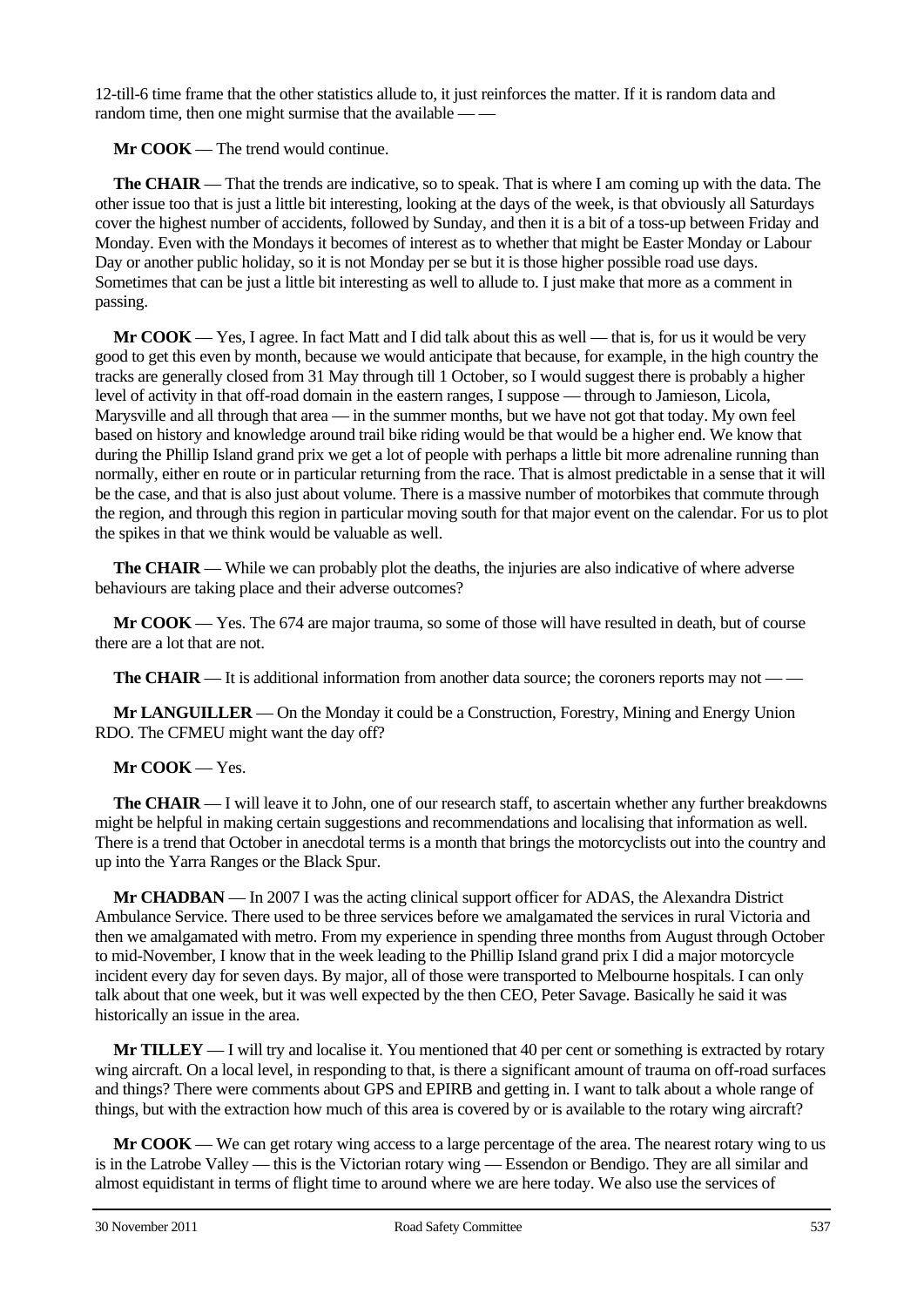Southcare, the helicopter out of Canberra, which is again probably equidistant to the north-east from here. There is a significant geographical area where we are on the cusp, on the edge, of the flight time in terms of refuelling to load and, then again, depending on the destination. If it is major trauma and it has got to go to Melbourne, then obviously that is a very significant flight leg as well. It is fair to say that there is an area here where we are not necessarily as well serviced as other parts of Victoria in terms of air access to rotary wing air for retrieval for these types of incidents.

**Mr TILLEY** — In comparison, you utilise or access Southcare from the ACT, Bendigo, Gippsland and Essendon. On a demand rate, where does the Hume region sit as far as demand for those services?

**Mr COOK** — That is a really good question, and I have not got the specific data to answer that in an accurate sense. We certainly have our fair share of trauma with alpine resorts, for example. That is another activity that creates trauma for a period of the year. It is a high tourist attraction area for a lot of what I will not call extreme events. But there is a lot of fairly extreme mountain biking and motorcycling-type events. Of course the cycling events are becoming more and more popular in the remote areas of the region, particularly around Bright and Mount Beauty. There is the Three Peaks Challenge, Audax and so on. The risk profile says we have fairly high exposure to trauma, and that is based predominantly around the tourism-based activities that occur across the whole of the Hume region and particularly what we call the north-east portion of the Hume region as well.

**Mr TILLEY** — So I suppose if there were a wish list, we could certainly use a service located out of here or in the region?

**Mr COOK** — I do not think from an ambulance perspective, if that were able to be delivered, that anyone would not be in agreement with that. When it comes to patient care and being able to access patients, Matt, who is a MICA paramedic, could explain, but certainly for high-end trauma there is the golden hour in terms of getting patients to definitive care. The more quickly you can retrieve a patient and get to definitive care, the better the chance of their making either a full recovery or certainly having a better shot at it.

**Mr TILLEY** — In those remote areas and off-road crashes, particularly as this is a motorcycle inquiry, if a motorcyclist comes off on an unsealed road wearing a helmet, with some of the helmet removal, jaw-thrust et cetera, can you give us some commentary on patient treatment in that area? Are we talking about the golden hour and getting there?

**Mr CHADBAN** — I will comment from a sick patient perspective, for someone for whom I would call time critical, so once again it is the golden hour. I will talk about the process and how we would normally move someone like that. An example I will use occurred in Corryong earlier this month. We had a motorcycle event that started off in New South Wales, dropped down into Victoria and moved back up. From memory, they covered 130 kilometres of Victorian off-road. We got a significant increase in the amount of work that day. Corryong would normally do about three jobs in a 24-hour period.

**Mr COOK** — No, it is a bit less than that.

**Mr CHADBAN** — It is a bit less than that. We got six motorcyclists out of that and pushbike riders; there was another pushbike riding event in the area in that 8-hour period. If someone came off and urgent transport to Melbourne was required for definitive treatment, the best possible scenario was that a helicopter or a fixed-wing aeroplane was available and would move into the Corryong area, given the weather, terrain and all that stuff, and transport the patient directly to Melbourne. What normally happens is that the patient is met by road crew. The road crew would send in a situation report, and then it will be dispatched on that situation report, unless the information that was received prior to it arriving is significant enough to dispatch it there. It is sometimes difficult due to weather to get in these helicopters and fixed-wing aircraft. The patient would be treated by a MICA paramedic on scene, or one would be sent if they do not have a MICA paramedic in the area, and then they would rendezvous and continue the transport down. So for the upper Hume area we would go across to the Albury hospital. Then the patient would be seen by the medical team. That takes up time, and then the air transport would be arranged down to Melbourne from that point in time.

In other areas — for example, in southern Hume — if we had a similar incident in the Seymour area, it would be more likely than not that they would get seen by a road crew, but air, because of its proximity to Melbourne and its availability, would probably be co-dispatched or would respond a bit more quickly. The normal trend for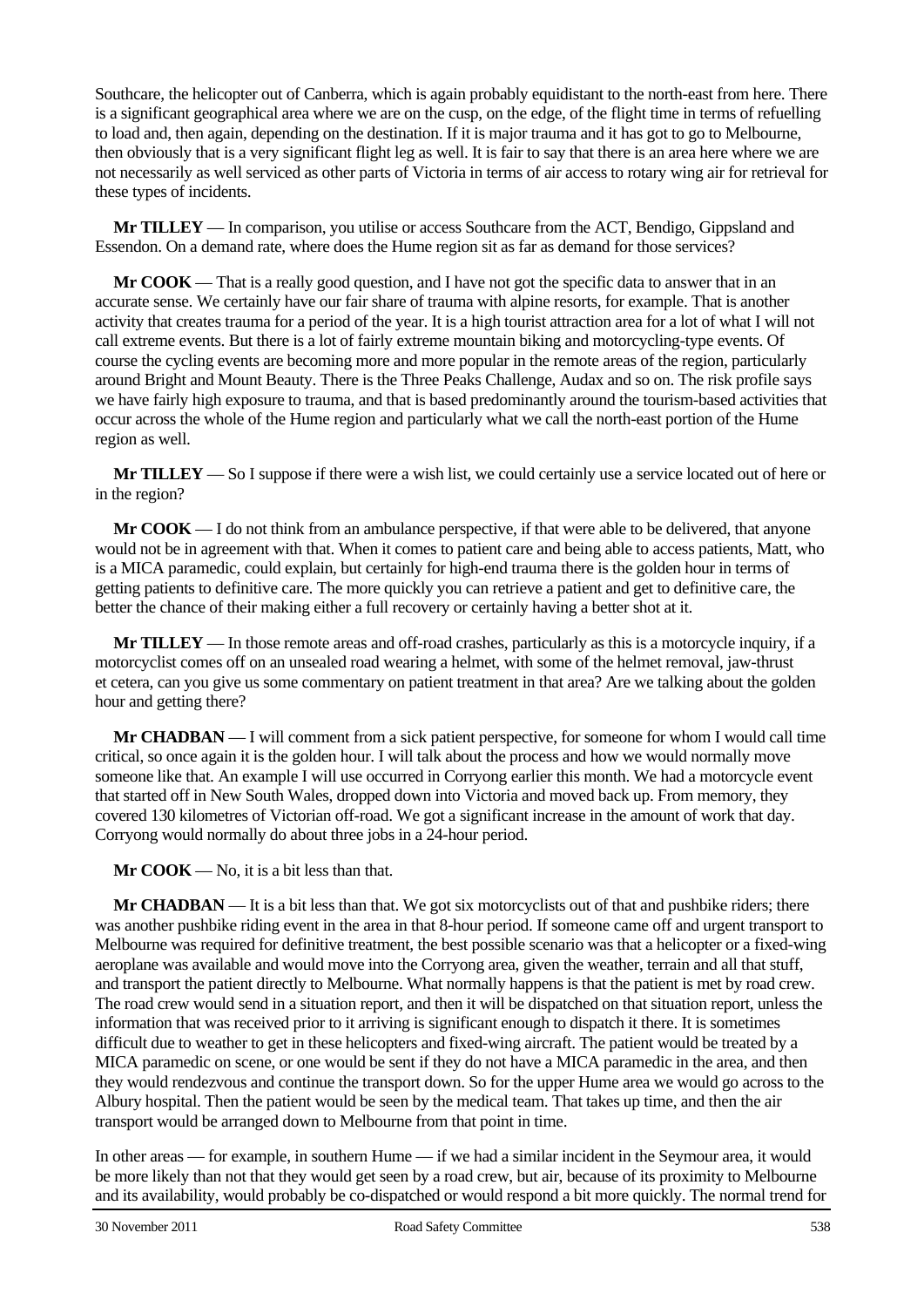what I would call an average motorcyclist who is down would be transport by road to the nearest major hospital and then on to an appropriate hospital — the Alfred, for example. The further you go out into the state at times, the more difficult it is just to get air support because of the transport time for air to actually move into the area. I could not comment on what the transport times are in Hume. From Bendigo to the Wangaratta area, for example, it is about a 40-minute response.

#### **Mr COOK** — Flight.

**Mr CHADBAN** — Yes, flight. We can get crews on the ground much more quickly than that normally. Often the crews will get there and cancel air, or will ask for them to continue on. Normally that is what happens. From a patient perspective, a major trauma case would receive IV fluids, pain relief and, when necessary, would undergo a rapid sequence induction process, where they would essentially be put to sleep, paralysed and intubated and put on a life-support treatment system that we would use and get them to the nearest appropriate hospital. If we were to do that, the way that the ambulance service works, we would normally provide air support for that patient. A comment from my experience is that it is a double-edged sword. If we take a patient to a hospital, the doctors there will do what they need to do, but sometimes it is an unnecessary stepping stone down to Melbourne. Air removes that stepping stone. I am not saying it is always a good choice because often it is not, but often transport to Melbourne straightaway is the appropriate transport.

**Mr TILLEY** — Just going back to the helmet, we have heard evidence from ASMA, Accident Scene Management Australia, which has a philosophy of getting other like-minded riders who are qualified to ride in groups and share the love in relation to having at least a cert III in first aid and having some other skills attached to that. Specifically they said some things in relation to when a bike comes down as they are riding recreationally as a group and removing the helmet. Generally you have a group where no-one has any experience with those sorts of conditions where there are possibly some vertebrae or back or neck injuries and things like that. There are some procedures in relation to jaw-thrust.

**Mr CHADBAN** — Do you mean basic airway manoeuvres for an unconscious patient?

**Mr TILLEY** — I think it is more about the long-term and ongoing injuries if the helmet is removed.

**Mr COOK** — If I am hearing you right, Bill, what you are talking about is when somebody comes off a motorbike there are three, four, five, six or whatever riders around and none of them are actually skilled in any sort of first aid, and you have somebody who potentially has spinal injuries or some other injury. Do they take the helmet off or do they not take the helmet off? It is the scene management before a paramedic arrives?

#### **Mr TILLEY** — Yes.

**Mr COOK** — Have we seen evidence of that over time, where care has been compromised because of some of those behaviours?

**Mr CHADBAN** — In my experience I would say no. With a major incident the helmet is normally left on. I am not a motorcycle rider, but clearly some people are, and when most people fall off and hurt themselves they feel a bit battered and bruised, and if they do not have any neck pain or head injury they take the helmet off because they feel better. They want to relax.

**Mr TILLEY** — This is all about response. In the last week the Victorian government announced, I think, three world-type motorcycle metropolitan and city responses for getting through traffic. I am painting a scenario in remote bush localities. In any case we have to stabilise a patient and get them out there. It will either be by a rotary wing or getting the truck in there.

#### **Mr CHADBAN** — Yes.

**Mr TILLEY** — Do you see any place where MICA paramedics or suitably qualified paramedics with the appropriate training can get in for motorcycle-type situations when we see a heightened number of incidents, statistically on Saturday and Sundays — those types of things? I am just trying to paint a bigger picture to minimise those sorts of things.

**Mr COOK** — The difficulty from a resourcing perspective is like what is good, and what is bad? I do not know of any other models like that around. If you look at the density, even a day a week, and then plot that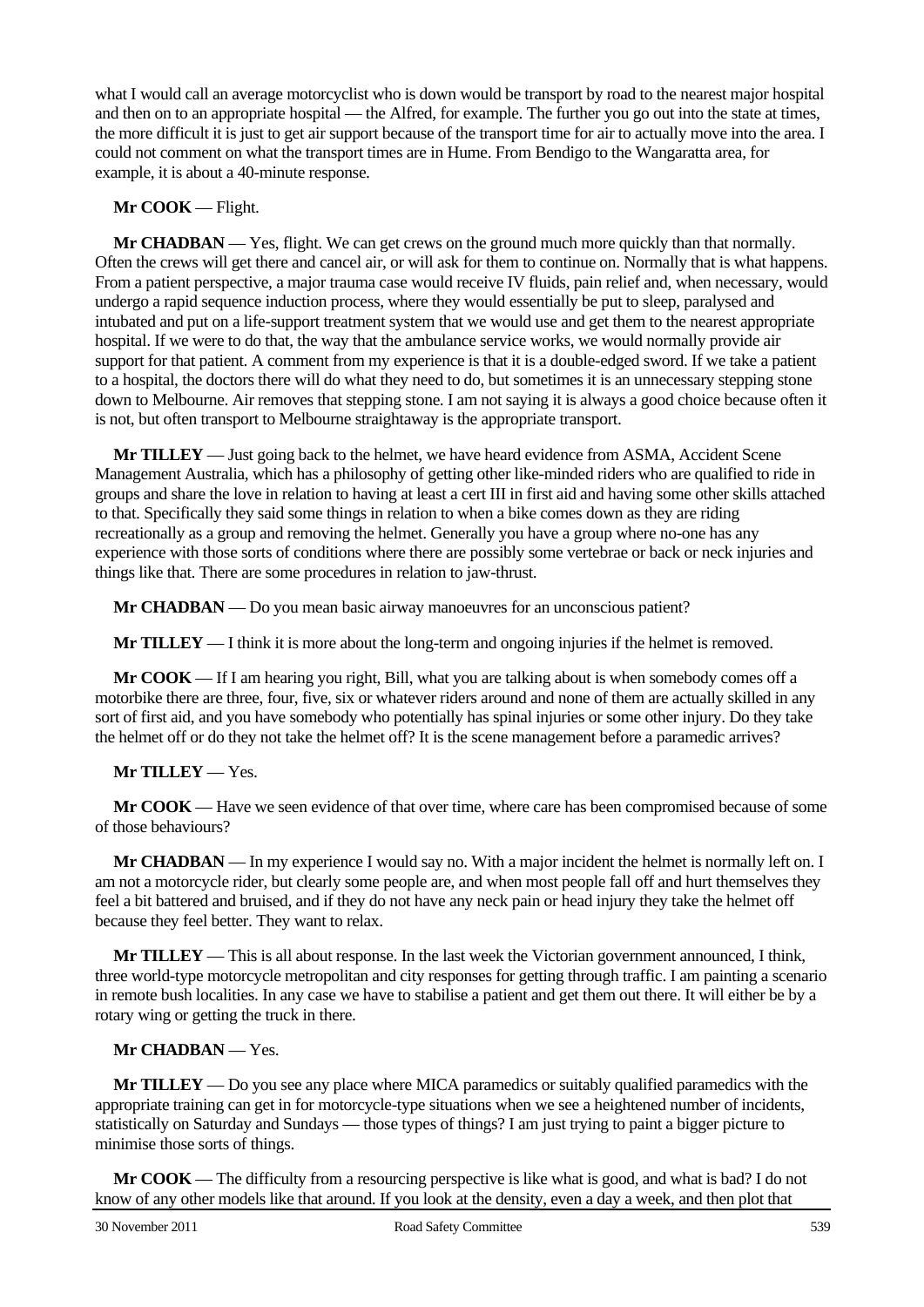across the whole of regional Victoria, it would be pretty hard to thermally map or put a predictability model over where would be the best place to have that. In fact Murphy's law would apply. It might be, 'Look, we think putting somebody at Licola today would be the right place', and the incident happens at the back of Harrietville. That would be the difficulty in terms of the frequency of that type of event. Our air paramedics can winch — they do not necessarily have to land — down to a patient. In fact that is one of the drills that they frequently need to do.

**Mr LANGUILLER** — On every occasion?

**Mr COOK** — In terms of every paramedic that is on the helicopter?

**Mr LANGUILLER** — Are you able to winch on every occasion, on every incident? I understand you cannot land, but has there been a circumstance where you could not actually winch somebody out, where you could not actually get to the patient?

**Mr CHADBAN** — From an air perspective?

**Mr LANGUILLER** — Or on-road. That is where the third option applies.

**Mr COOK** — If I recall, one of the former ministers of the government was in the high country.

**Mr LANGUILLER** — I am glad you got him out. Others may not feel the same!

**Mr COOK** — I think in that circumstance because of weather conditions at the time they were unable to winch. There are a lot of circumstances. The pilot flying the helicopter is in charge of the aircraft, and the safety of the craft and the crew are paramount. There will always be circumstances that might arise.

**Mr CHADBAN** — It would be very rare that we would send a helicopter by itself to an incident, regardless of what it was — whether it was for a motorcyclist or a bushwalker. They would normally be supported by a ground crew. Most of the time the ground crew will reach the patient before the helicopter does, unless they are really remote. If they are in an area where it is difficult to get to, or because of the time frame or the weather, an emergency management team — with ambulance, police and SES in local areas who know the area — would prepare and go into an area before we would send air. Once again, it comes back to our being given a location. Sometimes that location is not where the incident is, so we send the people in who know the area.

**Mr TILLEY** — This is by no means an inquisitorial sort of investigation. We are just trying to get to the truth of the matter. We have heard evidence in relation to police and their response, whether it be in Geelong or Bendigo. In Wangaratta and here we have heard pretty open, honest accounts from the police in relation to resourcing and response. Is Ambulance Victoria, or this region, experiencing similar difficulties in resourcing in being able to reach out to respond to those critical incidents from time to time, or being able to just cover their area? The police have similar numbers of police resources as they have had over the last 20 years. There has been no real increase to be able to cover their area of operation.

**Mr COOK** — Emergency services is a dynamic game. Some days you have got plenty and others you have got not enough. Again, it is pretty hard to predict the game. Data helps us in terms of enriching our predictability and knowing where we are going and whether we have got enough to cover those things off. The thing that actually gets us and catches us short is where events are organised — significant events — that generate workload that we do not understand, or where people choose to for various reasons not inform ambulance.

**Mr TILLEY** — It is developing those contingencies?

**Mr COOK** — Correct. I have used some of the major cycling events, for example, that occur and we have generally good lead times on those, good foresight in terms of the number of participants. We can run a risk model and we can actually put on additional crews to deal with that on the day, so it does not impact on service delivery to the general community, which has got almost a predictable workload. The key for us in that is in being able to predict and be informed about what is occurring. It is off this subject, but we had a rave festival at Tocumwal on the weekend, right on the Murray River but on the New South Wales border. The Cobram ambulance in Victoria provides the response to Tocumwal.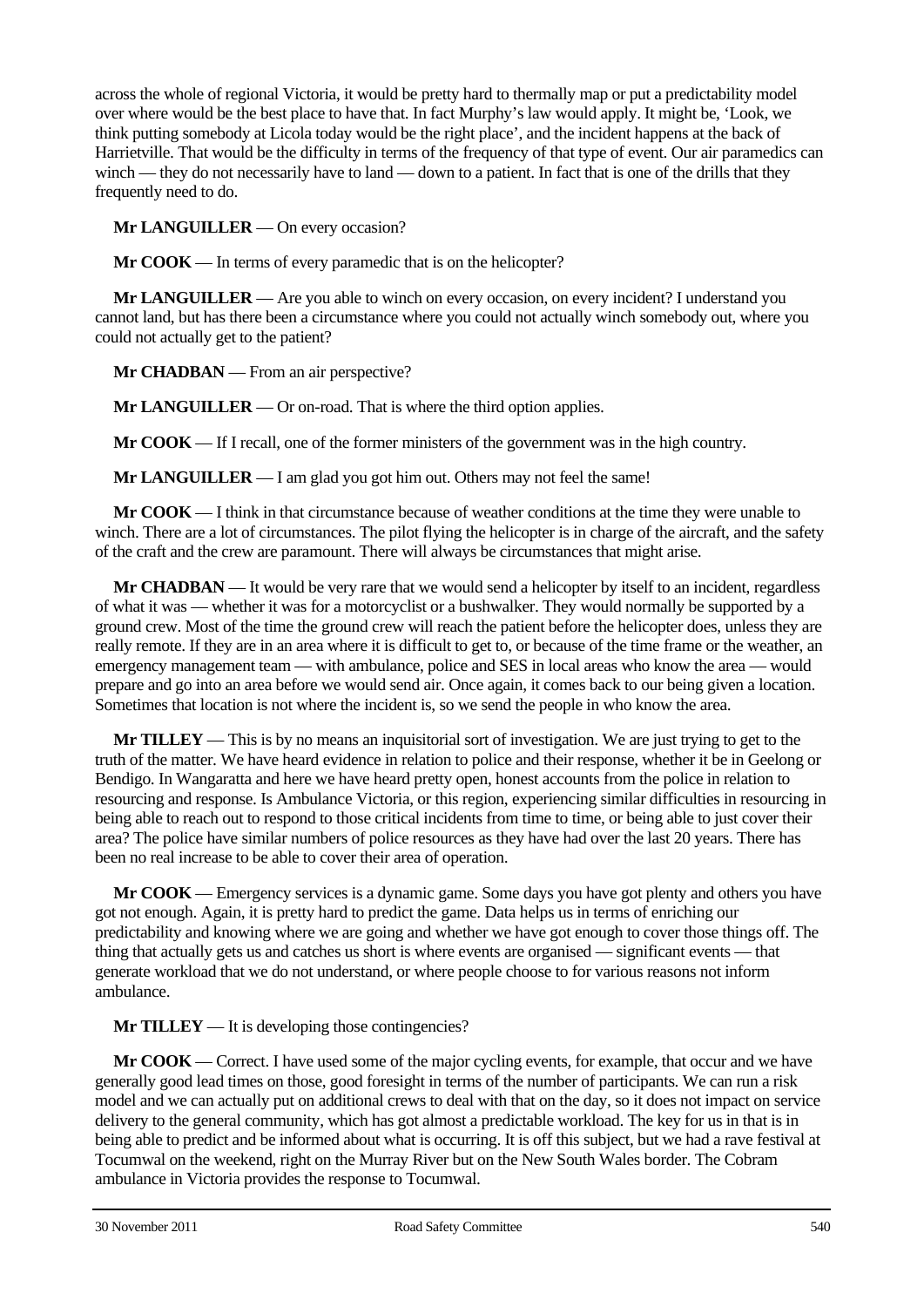**Mr LANGUILLER** — How do you find out about these events?

**Mr COOK** — We did not.

**Mr LANGUILLER** — So you do not? Is it a requirement of local government to notify Victoria Police, Ambulance Victoria and so on when there are events held of that kind so that you know? Is there any conversation taking place between you, Victoria Police and other agencies?

**Mr COOK** — Yes, there is. If it is on a road reserve and VicRoads gets involved, then VicRoads has very tight conditions where they will consult with other people. But there might be other events that could be on private property, that might be in a national park or that might be in other areas that do not necessarily involve or hit triggers for notification. We work with local governments to try and make sure that if something comes through in a planning notification, that they give us the heads-up and we can know about it, but there are events that occur that are just under the radar in terms of the local government notification.

In the event on the weekend I just referred to, which was called Strawberry Fields, there was clearly a communication breakdown. It was managed by one of our New South Wales municipalities, so there is not what I will call direct relationship, although informally there is; for some reason or other that broke down. To answer Bill's question, from a resourcing perspective, that is where we get caught. If I can just return to this subject, a motorcyclist on Boxing Day who has a spill on the top of Mount Hotham is going to encounter a minimum of a 1-hour response. The nearest ambulance is in Bright. That is also a busy time of year for us tourist-wise in Bright. We will have additional resourcing structures in place in the alpine areas, particularly in the Ovens Valley, but that could add a significant delay to a response. At best it is going to be an hour to get an ambulance to the top of Mount Hotham.

**Mr TILLEY** — I think we are all fully aware that when it comes to response and KPIs and meeting those, in remote and rural areas when you are working in your major centres and then you get a job outside that area, that that adds to response times unfairly.

I want to go back to a couple of other things. Going back to helmet jaw-thrust and ASMA, John has heard what I have been trying to articulate and he has kindly provided me with a couple of documents. It is out of the US and it is called the Bystander Assistance Program. I am not sure whether you are aware of a Vicki Roberts-Sanfelipo. I want to draw your attention to the opening line. It says that the goals of the Bystander Assistance Program are to reduce injuries and fatalities to motorcyclists. They are like-minded riders. Vicki in particular is a qualified nurse. Through ASMA, they are trying to introduce some of these philosophies and ideas from the US. There is another document that John has handed me. If I could pass it over. It has highlighted details on jaw thrust. Could you give us some idea of what exactly that means?

**Mr CHADBAN** — It is an airway manoeuvre, basically to keep the airway open. If you think of the airway as a tube, we want to try and remove any chance of kinking. When somebody is unconscious their muscles relax, and it is quite easy for the jaw muscles to relax and to close airways, so jaw thrust -

**Mr ELSBURY** — This happens on a weekly basis.

**Mr CHADBAN** — There are a couple of jaw thrusts, but I will explain one type, which is putting your fingers behind the jaw and pushing it forward. For another one, imagine that Garry is lying on the ground. I could do an airway manoeuvre where I would tilt his head back and with a pistol grip pull his chin forward. It is basically just an airway clearing manoeuvre.

**Mr COOK** — The issue is: if the helmet is on, how do you do the tilt?

**Mr CHADBAN** — It is difficult to do that. If I were a first aider and wanted to leave the helmet on, I would probably do the head tilt manoeuvre and leave the helmet on.

**Mr TILLEY** — With ASMA, are you familiar with a gentleman by the name of Phil Lemin? Not from the area? He is a former paramedic and has kindly given us evidence on this stuff.

**Mr COOK** — Yes, I am aware of Mr Lemin.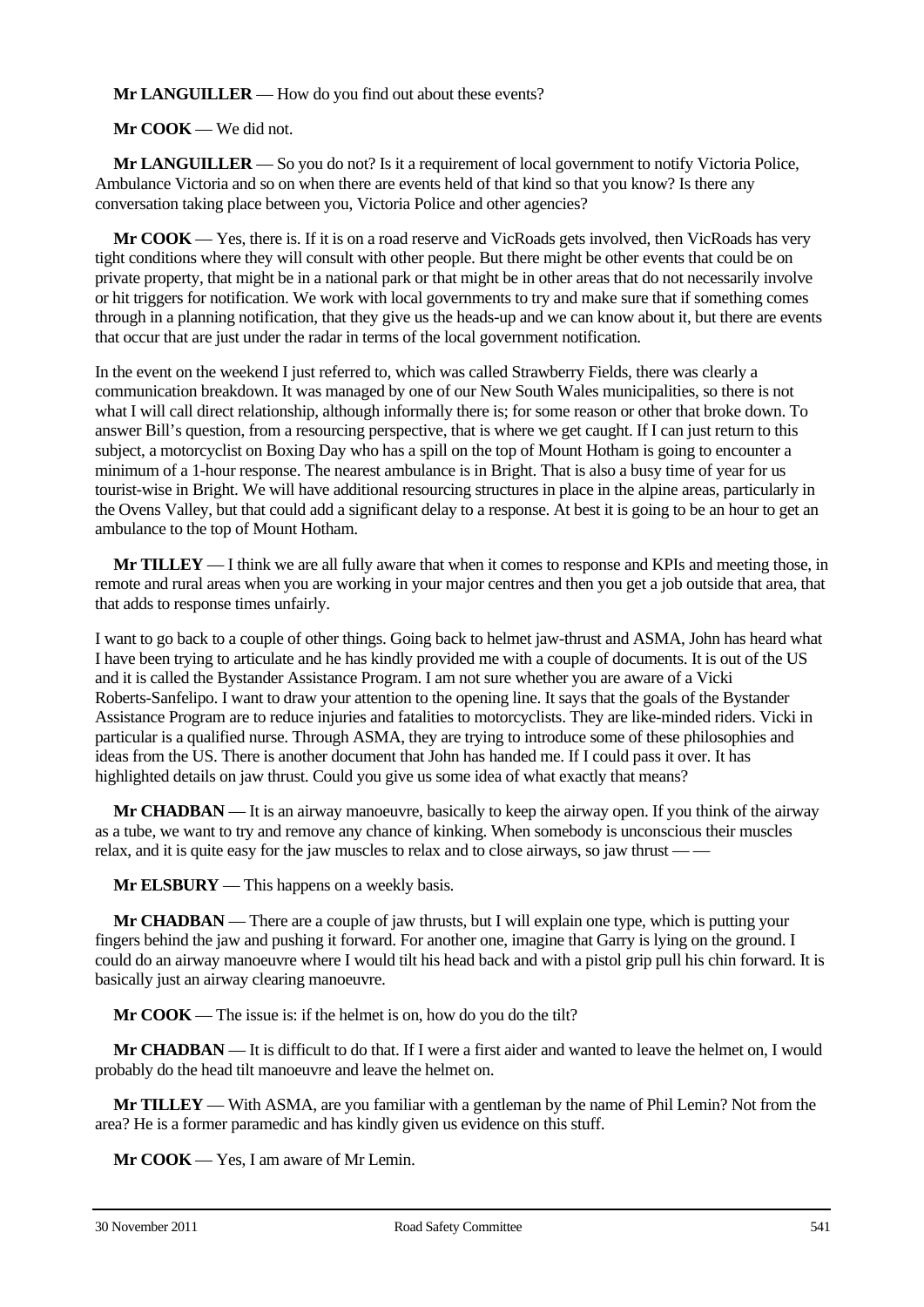**Mr TILLEY** — Are you able to provide the committee with some insight, from a professional perspective from our major provider for these sorts of things, whether there is a place for or a role in this type of thing for training amongst motorcyclists, getting these sorts of philosophies, how they might work, how they might not work?

**Mr COOK** — If I gave the Ambulance Victoria philosophy about the reason we collect data, the whole idea is either to make patient care preventable or, if possible, to minimise risk and associated ongoing morbidity as a result of any injuries sustained. Then we would say that anything that is at the front end of prevention — we are a response agency, so, in blunt terms, we have to fix up somebody's mistake — if we can prevent the mistake or minimise the impact of that mistake, then at the end of the day the person is going to be better off. Our job is in sequence with somebody having made a mistake — we then have to fix it up. In relation to motorcycle trauma, I would have to say that we would support anything that created or minimised some of the risks that might be taken. Whether that is education or provision of appropriate basic training and things like that, we would have to be in support of that as a concept.

**Mr CHADBAN** — If people learnt those basic skills for motorcycle accidents and then were involved in an incident that did not involve a motorcycle rider or saw someone with an occluded airway, I am sure they would still use those skills. They would have wide-ranging benefits.

**Mr TILLEY** — I want to go back to the jaw thrust briefly. Would there be any risks with teaching jaw thrusts?

**Mr CHADBAN** — If you leave an airway occluded, there is a definite outcome: the patient will arrest and, with the inability to breathe, potentially die or have an increase in brain trauma or injury. If you need to clear an airway, you need to clear an airway. That is it. There probably are some risks, but there are also risks associated with not doing it. Does that make sense?

**Mr LANGUILLER** — What does that mean? I do not have a medical background.

**Mr CHADBAN** — Okay. For example, if someone collapses and is unconscious and they are sitting with their airway occluded, they are going to stop breathing at some stage because they cannot breathe, they cannot take in oxygen and potentially they will go into cardiac arrest or die for a number of reasons. It could be airway occlusion, or if they are unconscious, they may be unconscious for another reason. There are a number of reasons why they would pass away. But if you do not clear the airway, they are definitely going to get worse. If you do clear the airway — yes, when you do the action you may cause an injury, but you may also save their life. Definitely if you do not do anything, then you — —

**Mr LANGUILLER** — The options for that are two, as I understood from you, or three?

**Mr CHADBAN** — There are three different methods.

**Mr LANGUILLER** — Can you explain the third one, which you did not do before?

**Mr CHADBAN** — Essentially there are two types of jaw thrusts. There is a jaw thrust from behind. There is the pistol grip or there is the head tilt. They would be the three main ones.

**Mr LANGUILLER** — Are there any other measures that you would use?

**Mr CHADBAN** — From a first aid perspective? Just position as well — the recovery position or lateral position as well. I would not anticipate that most people would move a motorcyclist onto their side, if we are talking purely about motorcyclists; they would probably just do a head tilt or clear the airway by moving the head back. But for unconscious people, you might put them on their side, tilt their head back and put them in a recovery position.

**Mr TILLEY** — Matt or Garry, are you aware of any litigation issues for members of the public who come across a crash and render first aid? These sorts of things in line, do they create problems?

**Mr COOK** — I am not aware of any from either my experience in the ambulance or other domains. I am not sure whether you have come across that, Matt.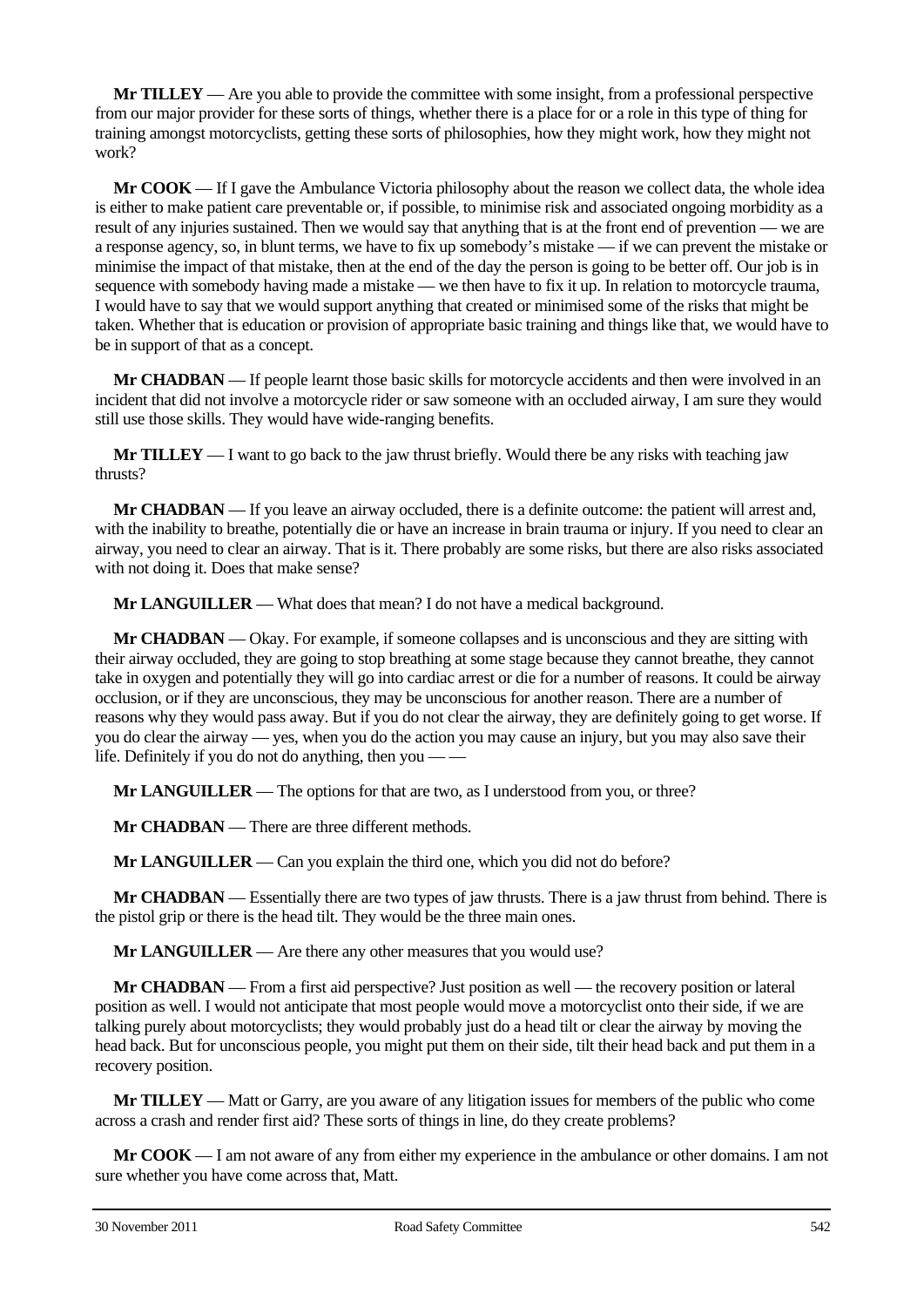**Mr CHADBAN** — No, I am not aware of any. The only thing I would suggest with trauma treatment and first aid treatment, but trauma treatment specifically, is that it is an ongoing process that changes because of better practices or a change in opinion within the health system. If you had somebody perform first aid that was out of vogue or out of date and they had not updated their skills, then that may open them up to litigation.

**Mr TILLEY** — Just a closing question, and going back to the data briefly, once the job is done the information is entered into the system and everything is post event, is the information just handed over? Does anything happen post event, such as collation? Does the organisation manage that data or does it just go back into DHS?

**Mr COOK** — The data, the patient care record, goes into the Ambulance Victoria data warehouse; it does not go to the department. But statistically we provide information to the department out of that, in a sense. Ambulance Victoria has its own central data warehouse. As we speak, there will be patient care records being completed right around the state, and when they are synchronised that is where they will head to.

## **Mr TILLEY** — Okay.

**Mr COOK** — I guess the reality of the business is that a case is completed and it will not be too long before the paramedics are on their next case. In terms of organisational review of a particular case, there are things like peer support. We have the ability to trawl through the data on a daily basis and our peer coordinators can find a case that has some sort of exceptional attribute. If it looked like it was a really nasty case, then they may be proactive in terms of activating things. So there are organisational systems that back up behind that as well.

**Mr TILLEY** — So post event the organisation uses the data, when it is synced, for strategy or planning?

#### **Mr COOK** — Yes.

**Mr CHADBAN** — Yes, absolutely. We also have a clinical audit process as well. Each paramedic who works on-road as their normal job would have their case histories reviewed through internal processes.

**Mr TILLEY** — Yes, terrific. Thanks for letting me steal so much of your time, gents. I appreciate it.

**The CHAIR** — We are running into a timing deadline at the moment, but we have a couple of questions that we need to run through here.

**Mr ELSBURY** — Just very quickly, what importance would you place on Essendon Airport as part of your infrastructure for providing health services?

**Mr TILLEY** — We are moving Essendon to Albury.

**Mr ELSBURY** — You are not touching my airport. You might have guessed that I have a bit of a vested interest in the airport. In any case, how much of an emphasis would you put on Essendon Airport as a piece of your health infrastructure?

**Mr COOK** — I probably should qualify this by saying I am not the air ambulance expert for Ambulance Victoria, but that is where the air ambulance and Adult Retrieval Victoria are based from an ambulance perspective. That is where our infrastructure is set up. In terms of transport legs — aircraft landing, then passengers moving into the major hospital network — because of the Tullamarine Freeway the major hospital infrastructure in that area is quite accessible. Yes, it pretty important to where we are now. If that were to change, then we would have to look at what the consequences of that would be. As I said, it is pretty accessible in terms of where it sits at the moment to move passengers in and out of the Melbourne hospital network.

**Mr ELSBURY** — You mentioned that you seemed to be going out to the same stretches of road, dealing with motorcycle injuries, almost constantly. Has VicRoads done any work in areas where you have found that the number of incidents has dried up?

**Mr COOK** — I am not aware of that. In terms of that statement, it is one of the anecdotal statements we put in. We do not necessarily have the rock-hard statistical information about that, but there are, for example, sections of winding road that I am aware of from Omeo through to Bairnsdale, along the Tambo River and places like that, that because of the shape of the road they are — —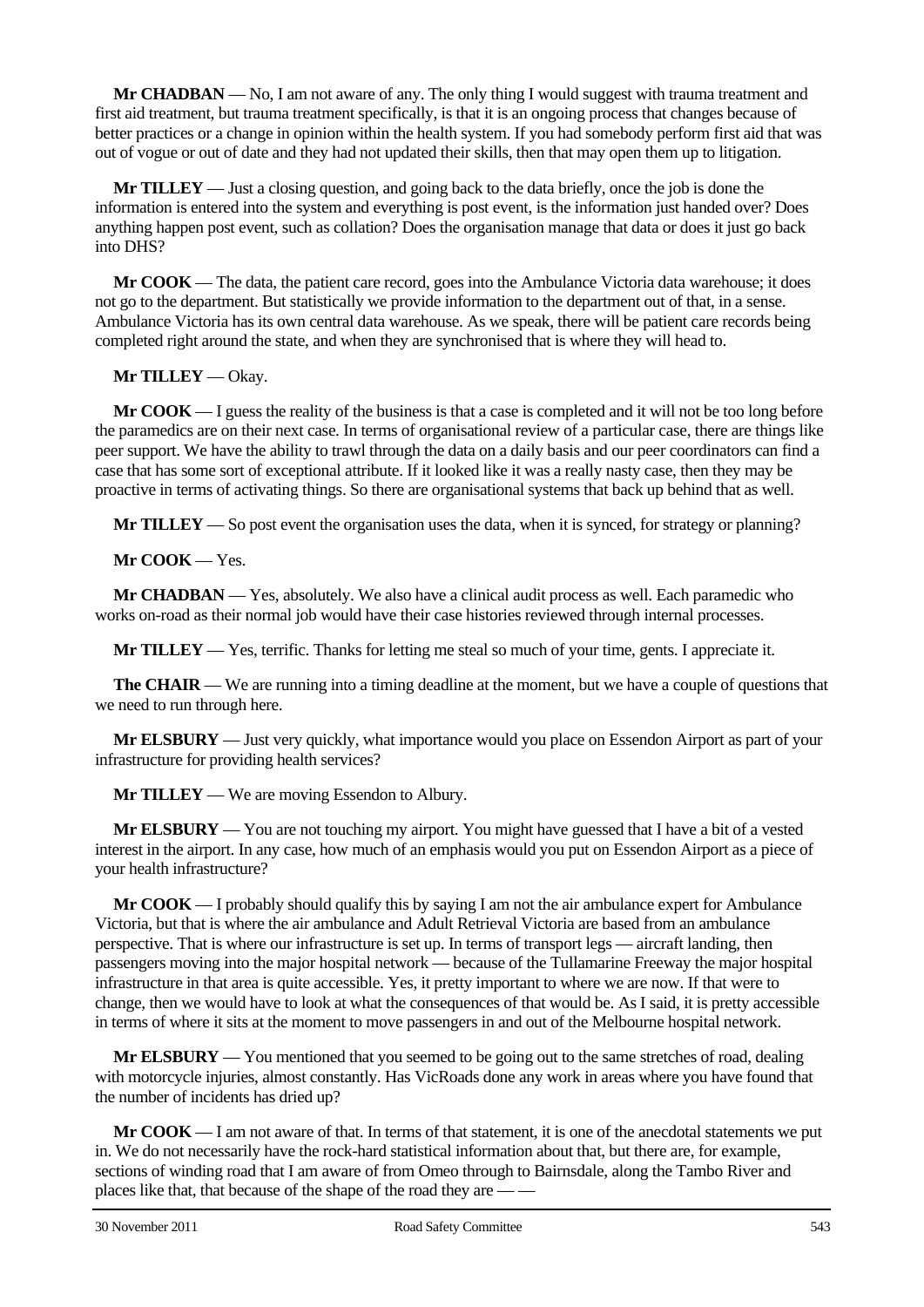**Mr ELSBURY** — They are what they are.

**Mr COOK** — They are what they are.

**The CHAIR** — We might leave it at that point. You have noted that the police have their own methods of logging accident locations.

**Mr COOK** — Yes, as I said, it was in our anecdotal statements. We do not have any data to support it.

**The CHAIR** — Thank you.

**Mr PERERA** — Just a final question, apart from what your staff have listed in your submission, are there any other things that you would like to see come out of this inquiry?

**Mr COOK** — I have nothing prepared in that sense. I saw what had come forward from the staff, and I tended to agree with them as being fairly practical solutions. I have nothing further to add. I am not sure if Matt has.

**Mr CHADBAN** — The only thing I would like to see from an ambulance perspective is a review, when an event is organised, of the type of emergency services that are required to support that event. I am not right across the policy or the procedure when we support an event, whether it be a motorcycle event, motor vehicle event or concert of some sort.

**Mr PERERA** — When you say 'event', are you talking about an accident?

**Mr CHADBAN** — An organised event. It is often difficult — and once again I am not party to this; I am an end user within the organisation — to come up with enough resources for an event. By that I mean, to negotiate with an event coordinator, to identify what is needed from an ambulance perspective and what is not. If I were to offer up or ask for something to be looked at, it would be that. That is my comment. You probably need to hear back from the organisation rather than just from me.

**Mr LANGUILLER** — Can I just make a comment? As I understand it, from speaking to a federal member and colleague, following September 11, the events in Madrid and London and so on, some modelling, and simulations interestingly, have been done between agencies in terms of what to do in those situations — what would be the role of the paramedic, what would be the role of the firefighter, what would be the role of police — and if there are a number of casualties or mass casualties, what to do, when to do it and who should intervene first. I have heard informally that there is some very interesting stuff around what decisions have to be made, what are the criteria and who should intervene first. If you have 10 people in front of you and you do not have the resources, what decisions do you make and on what basis do you make them in order to maximise the saving of lives and so on? Going down that path, it seems to me that perhaps a recommendation that contacts and discussions with other agencies occur, possibly with federal agencies, is the way to go. It is certainly something that has been explored in other countries and in Australia as well as I understand it.

**Mr COOK** — In relation to that, we do have what I would call very good emergency management arrangements in Victoria across the agencies. There are emergency management arrangements at a municipal level, regional level and state level in Victoria. Ambulance Victoria works under the State Health Emergency Response Plan, which is designed to deal with mass casualties or escalating events that involve patients — the more patients, the more escalation. There is the relationship with infield doctors as well in terms of calling upon resources, so field emergency medical officers and things like that. There are pretty robust arrangements in place. In fact we just recently ran an exercise with our field emergency medical officers to test our Hume region arrangements around mass casualty incidents. We do do that, and clearly at the regional and municipal levels as well we are heavily engaged in broader emergency management. There are good arrangements in place. If there were one thing that we struggle with, it would be our ability to be able to deliver our on-road services keeping ambulances on the road — and have enough capacity to be able to simultaneously participate in exercises. That is what pushes us from a resourcing perspective.

**The CHAIR** — Thank you, Garry.

**Mr TILLEY** — I want to go back to some of the data stuff just very quickly. Is Ambulance Victoria represented on any significant road safety groups through VicRoads, Victoria Police or the TAC?